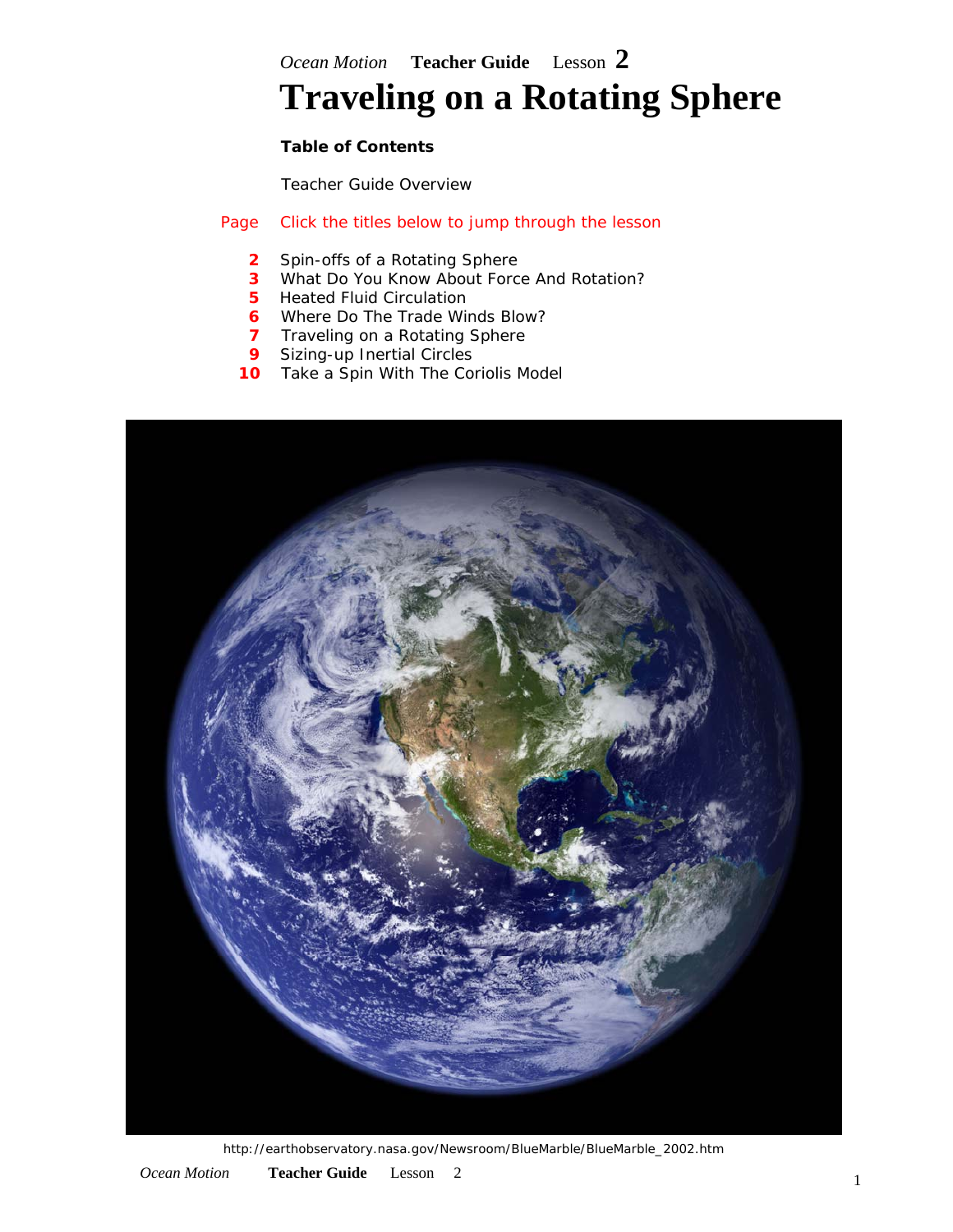<span id="page-1-0"></span>

| <b>Lesson Objectives</b>                                                                                            | <b>Performance Tasks</b>                                                                                                                                                                    |
|---------------------------------------------------------------------------------------------------------------------|---------------------------------------------------------------------------------------------------------------------------------------------------------------------------------------------|
| To demonstrate an understanding of<br>convection.                                                                   | Using a model of heating water on a stove, propose<br>an explanation for the behavior of the movement of<br>water. Predict how this applies to fluids moving on<br>or near Earth's surface. |
| To demonstrate an understanding of<br>how a rotating sphere affects speed at<br>different locations on its surface. | Observe an animation of the rotating Earth and<br>draw conclusions about the speed of objects at<br>different latitudes.                                                                    |
| To demonstrate an understanding of<br>how motion appears to be affected by<br>the rotating motion of a sphere.      | Predict the effect of rotation on objects launched<br>North/South, East/West in both the Northern and<br>Southern Hemisphere.                                                               |
| To demonstrate an understanding of<br>the Coriolis force and how it affects the<br>trade winds.                     | Use an online visualizer to generate trajectories on<br>the surface of a smooth Earth-like sphere. Judge if<br>each trajectory follows Coriolis's rules.                                    |
| To demonstrate an understanding of<br>how the Coriolis force varies with<br>latitude.                               | Use the online visualizer to generate trajectories on<br>the surface of a smooth Earth-like sphere. Find the<br>pattern of change in the strength of the Coriolis<br>force with latitude.   |
| <b>Materials:</b>                                                                                                   | Grade Level: Levels 1 & 2, high school                                                                                                                                                      |
| Student Guide (PDF)                                                                                                 | <b>Number of Pages: 14</b>                                                                                                                                                                  |
| Internet access                                                                                                     | Courses supported: Earth Science, Physics, Math                                                                                                                                             |

**Glossary:** convection, Coriolis force, El Niño, Equator, Hadley cell, latitude, and trade winds

## **Introduction: Spin-offs On A Rotating Sphere**

Computer, Web browser



*[Dr. Pamela Gore, Georgia Perimeter College](http://gpc.edu/%7Epgore/Earth&Space/GPS/wind.html)* 

The ocean and atmosphere are in constant motion. Powered by the Sun and a rotating Earth, their interactions play a critical role in shaping weather and climate. Natural variations in winds, currents, and ocean temperatures can temporarily affect weather patterns. For example, an [El Niño](http://www.oceanmotion.org/html/impact/el-nino.htm) event may develop when the trade winds diminish. The trade winds affect ocean travel both today and in the past by aiding early explorers and merchants traveling from Europe to the Americas. The [trade winds](http://www.oceanmotion.org/html/background/equatorial-currents.htm) are a pattern of wind found in bands around Earth's equatorial region. They are the prevailing winds in the tropics, blowing from the highpressure area in the horse latitudes towards the lowpressure area around the Equator. The constancy of t he trade winds makes them important phenomena to study. What causes these winds near the Equator and who developed the concepts that explain them?

Lesson 2 will guide you through the history of scientists such as George Hadley, Edmond Halley and Gaspard-Gustave de Coriolis, who developed the early theories that explain the forces powering the trade winds and their effect on ocean surface currents. Computer models, found in this lesson, will help you understand these forces that influence the [weather](http://www.oceanmotion.org/html/students/glossary.html#w) and [climate](http://www.oceanmotion.org/html/students/glossary.html#c) that you experience everyday.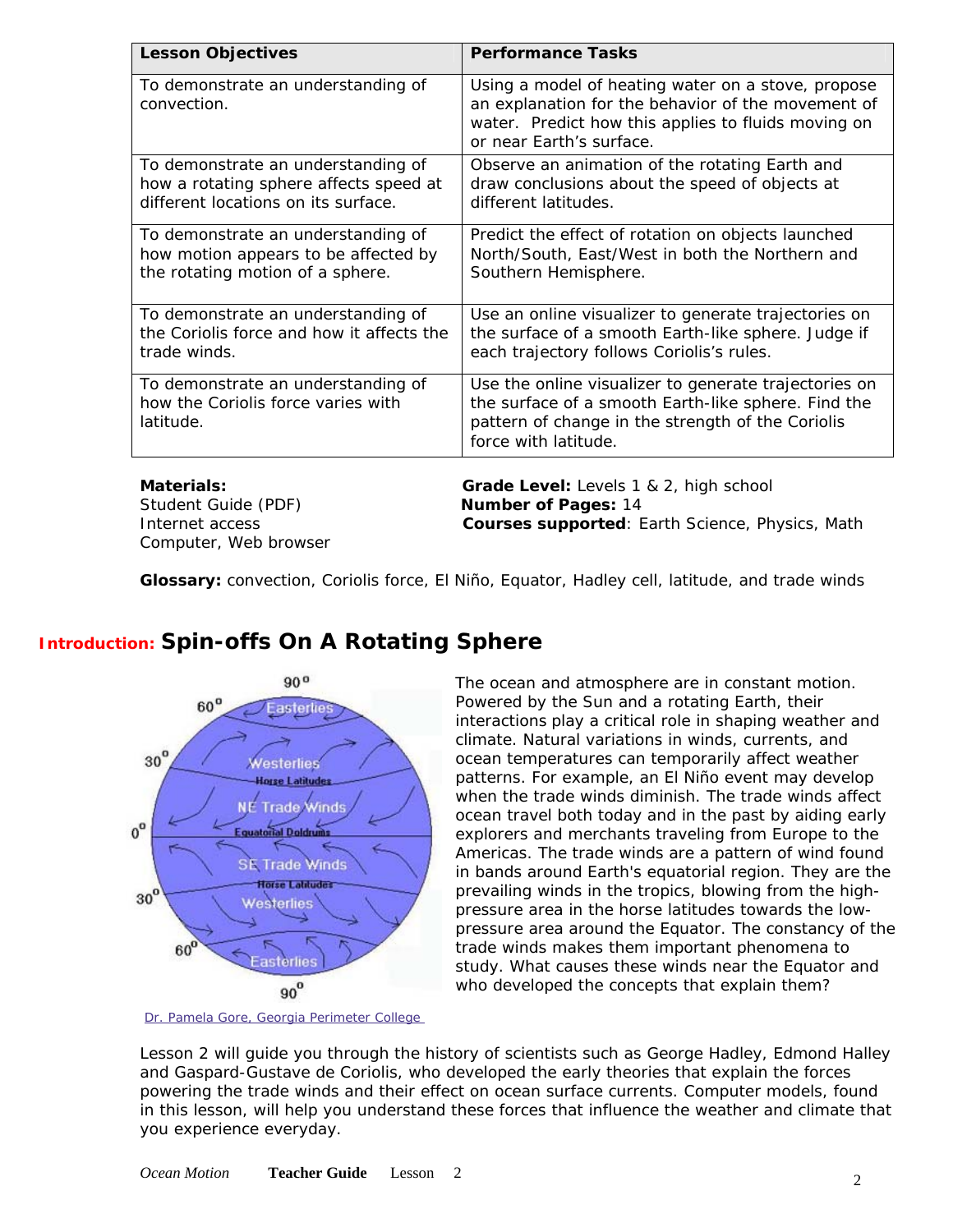## Ouiz

<span id="page-2-0"></span>Students are asked to take an online consisting of nine questions. When they submit their responses online, a pop-up window appears that shows the correct response to each question and provides additional, clarifying information for all nine questions. The correct responses, and additional information are provided below.

Engagement activities such as this are typically *not graded*.

| True or<br><b>False</b> | <b>Statement</b>                                                                                                                                                                                                                                                                                                                                                                                                                                                                                                                                                                                                                                                                                                                                                                                                          |
|-------------------------|---------------------------------------------------------------------------------------------------------------------------------------------------------------------------------------------------------------------------------------------------------------------------------------------------------------------------------------------------------------------------------------------------------------------------------------------------------------------------------------------------------------------------------------------------------------------------------------------------------------------------------------------------------------------------------------------------------------------------------------------------------------------------------------------------------------------------|
| 1<br><b>FALSE</b>       | Viewed from above the North Pole, Earth rotates in a clockwise<br>direction. False. The Sun appears to move in the sky from east to west.<br>This implies that Earth rotates counterclockwise when viewed from above the<br><b>North Pole.</b>                                                                                                                                                                                                                                                                                                                                                                                                                                                                                                                                                                            |
| 2<br><b>FALSE</b>       | Due to Earth's rotation, a person at the equator is moving about 110<br>miles per hour faster than a person standing at the poles.<br>False. Earth's circumference (distance around the Earth) at the Equator is<br>24902 mi/40076 km. Due to rotation motion; a person at the Equator moves<br>this distance during 1 day (24 hours). So a person at the equator has a speed<br>of $24902/24 = 1037$ mph (or $40076/24 = 1670$ km/hr).                                                                                                                                                                                                                                                                                                                                                                                   |
| 3<br><b>TRUE</b>        | Earth's rotation affects the shape of Earth. True. Earth's shape is close to<br>that of an oblate spheroid - not exactly a perfect sphere. Its diameter is<br>slightly larger at the equator (42 km) than at the poles. A mass on the surface<br>of Earth experiences the force of gravity directed towards Earth's center and a<br>centripetal acceleration directed perpendicular to Earth's rotation axis. To see<br>a similar effect, fill a bucket with water and spin the bucket on a rotating table<br>(or suspend the bucket with a twisted rope).                                                                                                                                                                                                                                                                |
| <b>FALSE</b>            | Earth's climate does not affect the shape of Earth. False. Climate events<br>like El Nino-Southern Oscillation and the Pacific Decadal Oscillation affect<br>weather and the way water is distributed on continents and in the ocean and<br>atmosphere globally. Using NASA satellite laser ranging measurements,<br>scientists connected El Nino-Southern Oscillation occurrences to bulges at the<br>equator. This bulging also caused a slight change in the length of the day.<br>Increasing the size of the bulge at the equator will slow Earth's rotation. This<br>effect is similar to spinning ice skaters. They spin faster, when their arms<br>move close to the rotation axis and slow down when their arms are extended.                                                                                     |
| 5<br><b>FALSE</b>       | If Earth stopped rotating on its axis, life on Earth would not be<br>affected much. False. Since much of the water, air, landforms and human-<br>built structures are rotating at a fairly high speed, a quick stop in Earth's<br>rotation would have disastrous consequences. Even a gradual slowing to no<br>rotation would have major consequences rendering Earth uninhabitable. The<br>duration of a day would become the same as that of our year. Everyone would<br>experience one period of darkness (night) and one period of sunlight (day)<br>during the year (instead of 365 days and 365 nights). Earth's magnetic field,<br>which is due to iron rotating in Earth's core, would weaken. This weakened<br>field would no longer deflect dangerous particle radiation from the Sun as<br>effectively as now. |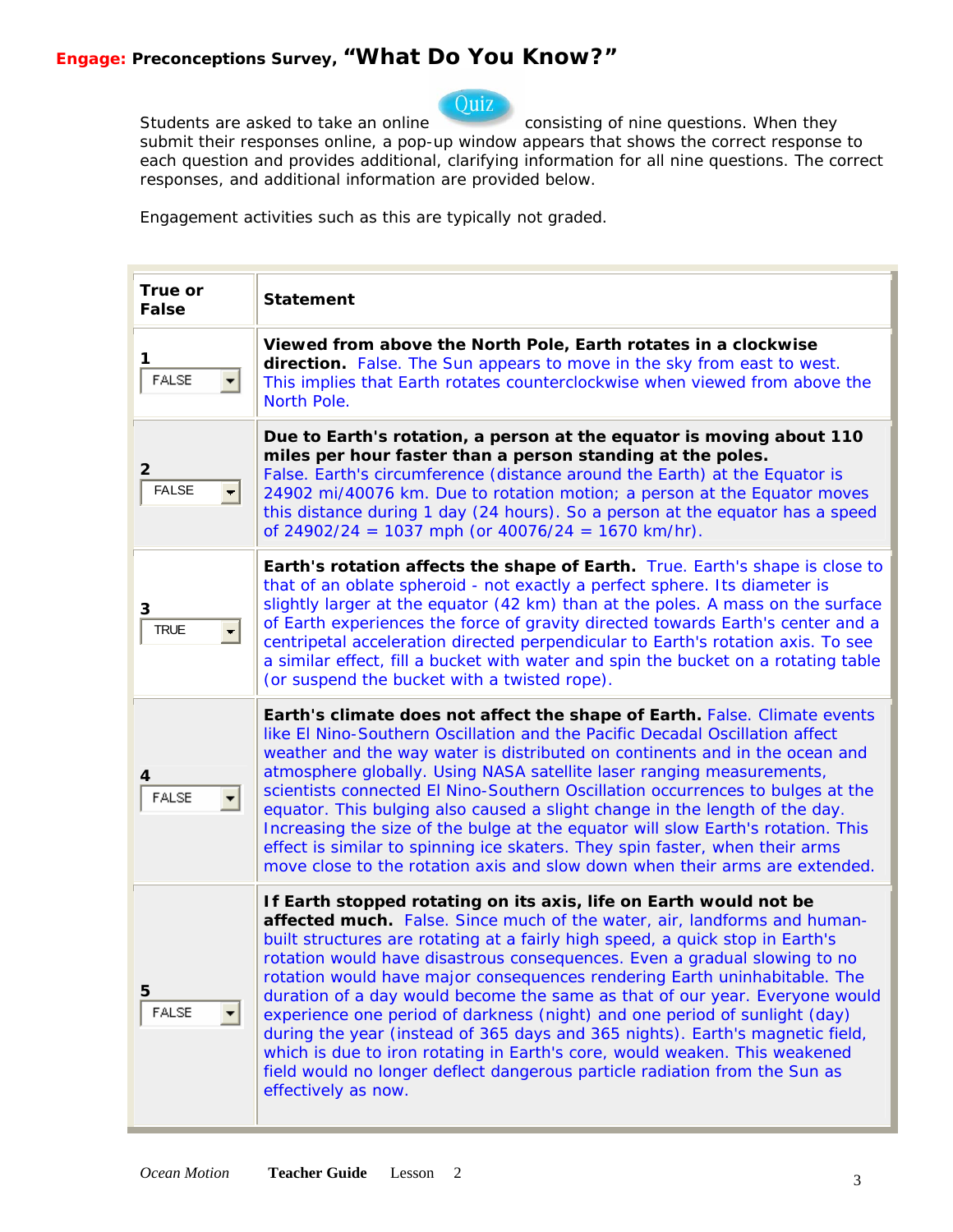| True or<br><b>False</b> | <b>Statement</b>                                                                                                                                                                                                                                                                                                                                                                                                                                                                                                                                                                                                                                                                                                                                                    |
|-------------------------|---------------------------------------------------------------------------------------------------------------------------------------------------------------------------------------------------------------------------------------------------------------------------------------------------------------------------------------------------------------------------------------------------------------------------------------------------------------------------------------------------------------------------------------------------------------------------------------------------------------------------------------------------------------------------------------------------------------------------------------------------------------------|
| 6<br><b>TRUE</b>        | Measured by a bathroom scale, a person weighs less at the equator<br>than at the poles. True. A mass on the surface of Earth experiences the<br>force of gravity directed towards Earth's center and a centripetal acceleration<br>directed perpendicular to Earth's rotation axis. The downward vertical<br>component of this acceleration causes you to weigh less. Try weighing yourself<br>on an elevator accelerating downwards.                                                                                                                                                                                                                                                                                                                               |
| 7<br><b>FALSE</b>       | The Earth's rotation has no effect on our weather. False. Winds are<br>primarily caused by solar heating. If solar heating were the only influence then<br>prevailing winds would be from the north or the south. Earth's rotation has an<br>effect of curving these winds in the east-west direction. Earth's rotation period<br>of 24 hours means that most regions of Earth experience warming and cooling<br>in a rapid cycle. If Earth stopped rotating, the length of a "day" would become<br>the same as the year. Few existing species could adapt to a cycle of 6 months<br>of sunlight then 6 months of darkness.                                                                                                                                         |
| 8<br><b>TRUE</b>        | Isaac Newton once predicted that an object dropped from a tower<br>could demonstrate Earth's rotation. When dropped, the object should<br>fall a little bit east of the tower base. True. Due to the rotation motion,<br>the top of the tower is traveling faster than the base of the tower. The Earth<br>rotates from west to east. The speedier eastward moving object will fall<br>slightly farther east than the tower base.                                                                                                                                                                                                                                                                                                                                   |
| <b>FALSE</b>            | Does the rotation of Earth determine the direction water rotates as it<br>goes down the drain in your bathroom? False. The direction (clockwise or<br>counterclockwise) swirling motion that you observe in your bathtub, or toilet is<br>largely determined by the random motion of water in the pool of water and<br>not Earth's rotation. In a carefully controlled experiment (where random and<br>other undesirable environmental effects are minimized by carefully<br>constructing the pool shape and letting the water become still over several<br>weeks time), water on the south side of a drain will be moving eastward faster<br>than water on the north side (in the Northern Hemisphere). This will result in a<br>counterclockwise swirling motion. |
| 100                     | Overall Score (%)                                                                                                                                                                                                                                                                                                                                                                                                                                                                                                                                                                                                                                                                                                                                                   |
|                         |                                                                                                                                                                                                                                                                                                                                                                                                                                                                                                                                                                                                                                                                                                                                                                     |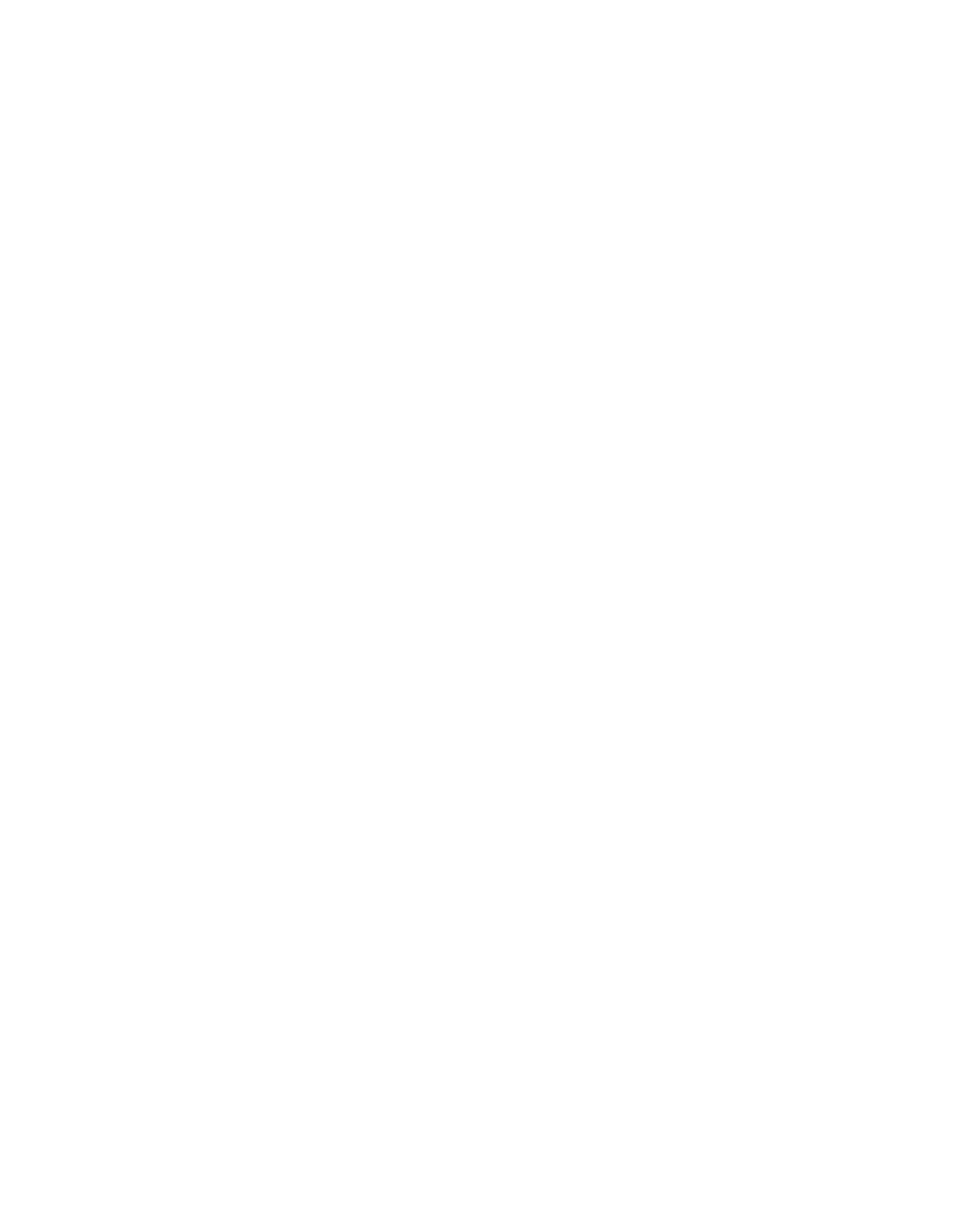### <span id="page-6-0"></span>**Elaborate: Traveling On A Rotating Sphere**

*How Did Coriolis Use Math To Understand The Movement Of Objects on a Rotating Sphere?* 

Gaspard-Gustave de Coriolis (1792-1843), pictured on the right, a French mathematician, mechanical engineer, and scientist, worked out the general formulas for motion of objects measured from rotating systems of coordinates. Coriolis was able to determine the following simple rules for the direction of moving objects on the surface of a rotating sphere, now known as the Coriolis effect:

• The apparent force (or Coriolis force) on moving objects on a rotating sphere is perpendicular to the velocity of the object and the rotation axis.

• This force causes objects traveling in the Northern Hemisphere curve to the right.

• This force causes objects traveling in the Southern Hemisphere curve to the left.



**5.** Consider the speed at which Earth rotates at different locations. Click to see an animation of the [Rotating Earth d](http://physics.gallaudet.edu/globe/globe.wmv)uring the course of one day. Locate the following sites: a marked site on the Equator and London, England. Which site travels the greatest distance during one revolution (24 hours)? Which site has the greatest speed?

*Both sites travel in a circle. The site located on the Equator travels the greater distance since the radius of its circle is larger. Both sites make one full revolution (rotation) in 24 hours. The site that moves the greater distance in 24 hours has the higher speed so the Equator site has the higher speed.* 



**6.** Imagine an object launched at a high-speed southward from London towards the equator. The object will have t wo components or parts to its velocity: a high-speed southward (meridional) launch velocity component and an eastward (zonal) velocity component due to the rotation of Earth. Comparing London with a location on the equator, which location has the higher eastward velocity c omponent due to the Earth's rotation?

*During the same 24 hours, London rotates through a smaller radius circle than a location on the equator so London has the slower eastward velocity component.* 

As the object travels southward from London, it will pass over regions of Earth that are moving faster eastward due to the rotation of Earth and the object will appear to fall behind the rotating surface below. This means that the object will appear to curve westward as shown in the figure (curving to the right as viewed by someone facing the direction of the object's motion).

**7.** Imagine the same object launched northward from the [Equator](http://www.oceanmotion.org/html/background/equatorial-currents.htm). As it travels northward, it will pass over a surface that moves slower in an eastward direction. Will the object appear to follow a straight line? Curve to the left? Or curve to the right?

*The object would be moving faster eastward than the surface below so it would curve eastward – curve to the right as seen facing in the direction of motion of the object.*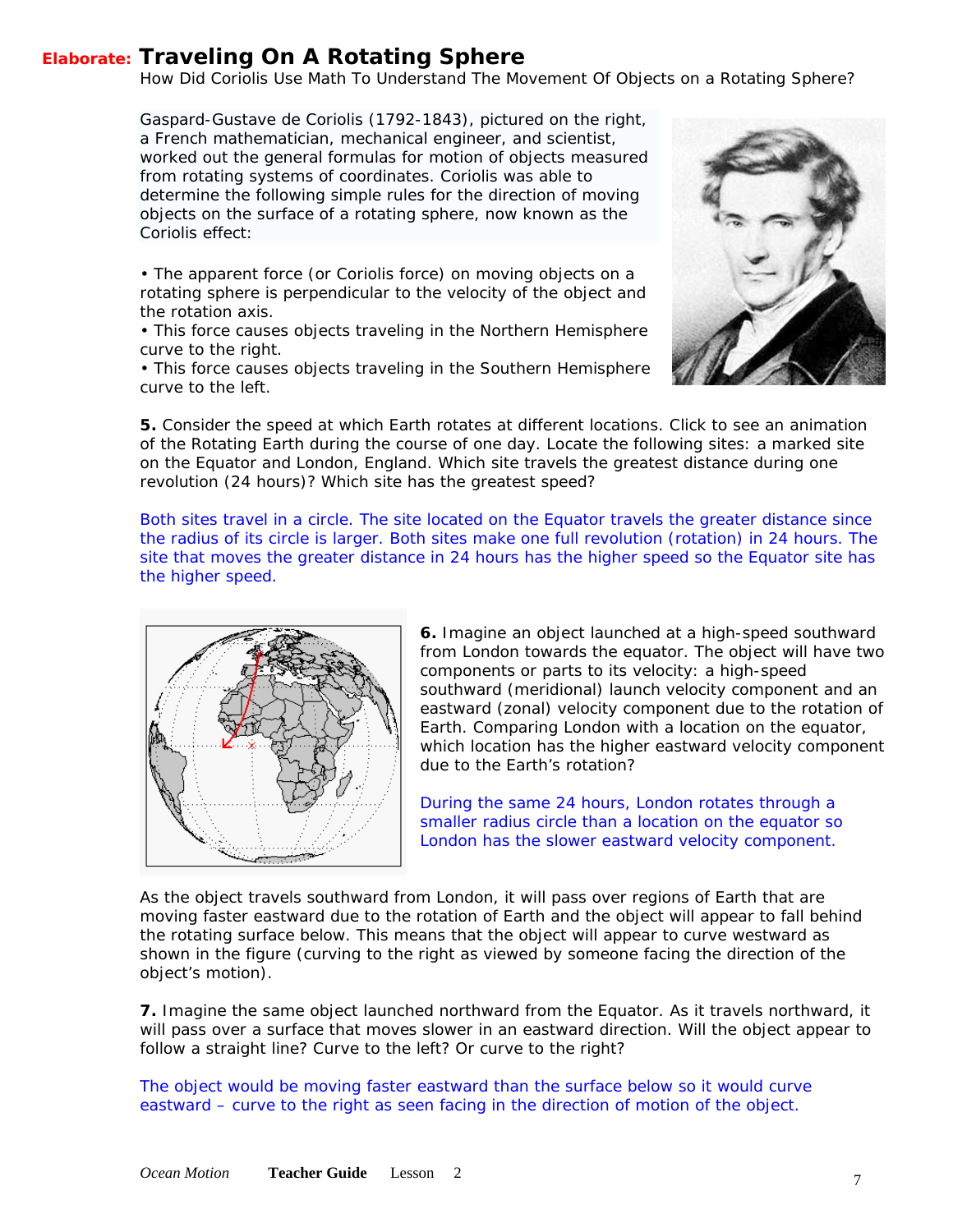You have studied the motion of an object launched in the Northern Hemisphere and have seen that the object appears to curve to the right as measured by observers rotating with Earth. You will create additional examples of motion in the Northern Hemisphere in the following investigations and will learn that each one follows the same rule: *In the Northern Hemisphere, moving objects appear to curve to the right on the rotating Earth*.

The case of objects launched directly eastward or westward requires special attention. Examine the following figures to verify that in both cases the object's trajectory follows the same rule.



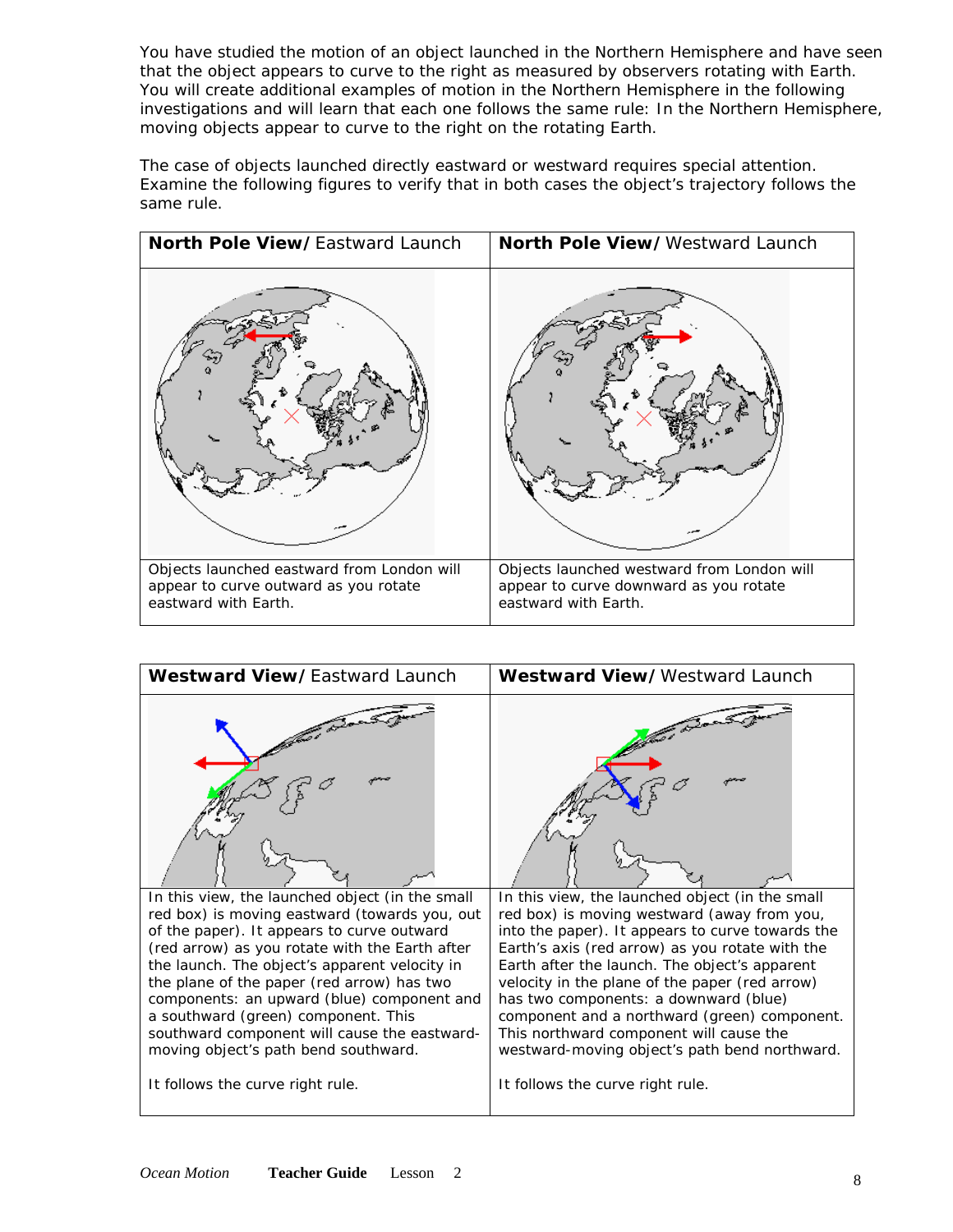<span id="page-8-0"></span>**8.** Imagine the same object traveling southward from the Equator. As it moves southward, it will pass over a surface that moves slower in an eastward direction. Will an object appear to follow a straight line? Curve to the left? Or curve to the right?

*The object would be moving faster eastward than the surface so it would curve eastward – curve to the left as seen facing in the direction of motion of the air mass.* 

The general rules for moving objects on a rotating sphere are:

**• In the Northern Hemisphere, the rotating Earth influences moving objects to curve right.** 

**• In the Southern Hemisphere, the rotating Earth influences moving objects to curve left.** 

#### **Elaborate: Estimating The Size Of Inertial Circles (Oscillations) Level 2, More Challenging**

The equations governing the magnitude (strength) of the Coriolis force,  $F_c$ , are:

$$
F_c = m \cdot f \cdot v
$$

 $f \equiv 2 \cdot \omega \cdot \sin(\phi)$ 

Where m is the mass of the object, v is the horizontal component of its velocity,  $\omega$  is the rotational speed of the Earth (7.27x10<sup>-5</sup> radians/second), f is the frequency of the motion and φ is the latitude of the moving object. Under the influence of the Coriolis force, objects follow curved, near-circular paths, called inertial circles. Their motions repeating patterns or inertial oscillations that repeat with a frequency, f, during a time period  $T=1/f$ . The radius of the Coriolis inertial circle is:

$$
R = \frac{v}{f}
$$

The Coriolis force is evident in swirling vortex weather patterns (like hurricanes), leading to a counterclockwise rotation in the Northern Hemisphere and a clockwise rotation on the Southern Hemisphere.

*An example, right, is the beautifully formed low-pressure system swirling off the southwestern coast of Iceland. Because this low-pressure system occurred in the Northern Hemisphere, the winds spun in toward the center of the low-pressure system in a counterclockwise direction.* 

*The [Aqua](http://www.oceanmotion.org/html/gatheringdata/satellites-aqua.htm) MODIS instrument took the image on September 4, 2003.* 

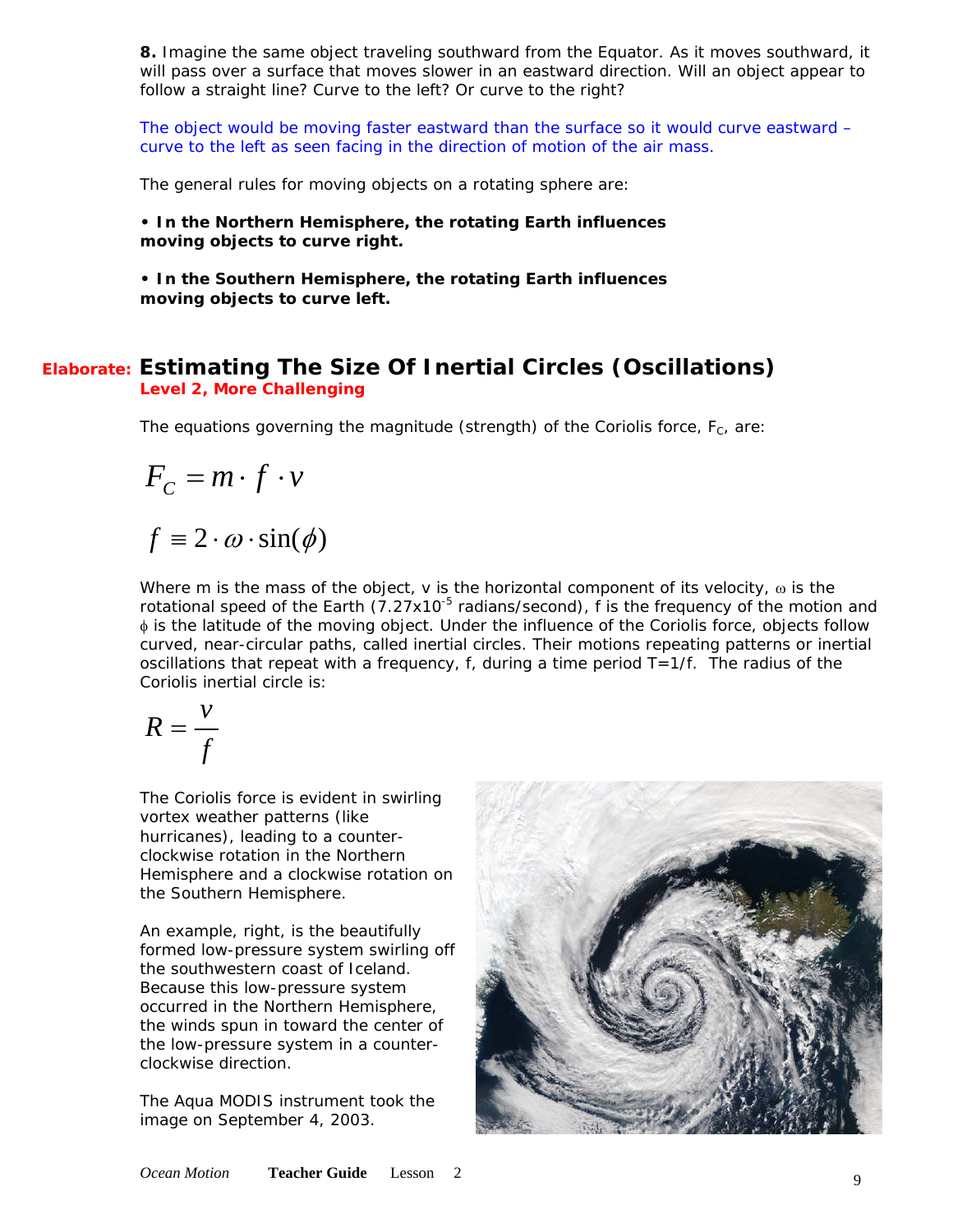<span id="page-9-0"></span>**9.** Use the formulas in the table below, to estimate the frequency of the inertial oscillations and the size of the inertial circles at several latitudes. Do this for both air currents (typical wind speed 10 m/s) and ocean currents (typical ocean current 0.2 m/s). Once you have found the frequency for the latitude, use that number (f in the equation) to find the radious of the inertial circle. Compute the missing values in the following table:

| Latitude<br>$(\phi, \text{ degrees})$ | Frequency, f<br>$f = 2(7.27x10-5)\sin(\phi)$ | Current<br>Fluid | Speed<br>(m/s) | <b>Inertial Circle</b><br>Radius $R = v/f$<br>(m) |
|---------------------------------------|----------------------------------------------|------------------|----------------|---------------------------------------------------|
| 20                                    | $4.97x10^{-5}$                               | Air              | 10             | $2.01x10^{5}$                                     |
| 20                                    | 4.97x10 <sup>-5</sup>                        | Water            | $\mathcal{L}$  | $4.02x10^{3}$                                     |
| 50                                    | $1.11x10^{-4}$                               | Air              | 10             | 9.01x10 <sup>4</sup>                              |
| 50                                    | $1.11x10^{-4}$                               | Water            | $\cdot$ 2      | $1.80x10^{3}$                                     |
| 80                                    | $1.43x10^{-4}$                               | Air              | 10             | $6.99x10^{4}$                                     |
| 80                                    | $1.43x10^{-4}$                               | Water            | $\cdot$ 2      | 1.40 $x$ 10 $3$                                   |

## **Explore: Take A Spin With The Coriolis Model**

To help you better understand the Coriolis forces on a rotating sphere, a Coriolis Model has been provided to simulate the motion of an object sliding without friction on a sphere with the same size and rotational speed as Earth. The object is allowed to slide freely for 7 days and you are allowed to set the object's starting velocity (speed and direction) and position.

Click on the hypertext word [Coriolis Model](http://www.oceanmotion.org/html/resources/coriolis.htm) to open a new window containing the model. Complete the following four trials to determine if the trajectory follows the two Coriolis Rules illustrated below. For each trial:

• First, Select the object's starting direction and starting speed from the drop down menus.

• Second, click on the map at a site in the hemisphere indicated in the table below.

• A pop-up window will appear showing the trajectory of the object tracked over a 1-week time period.

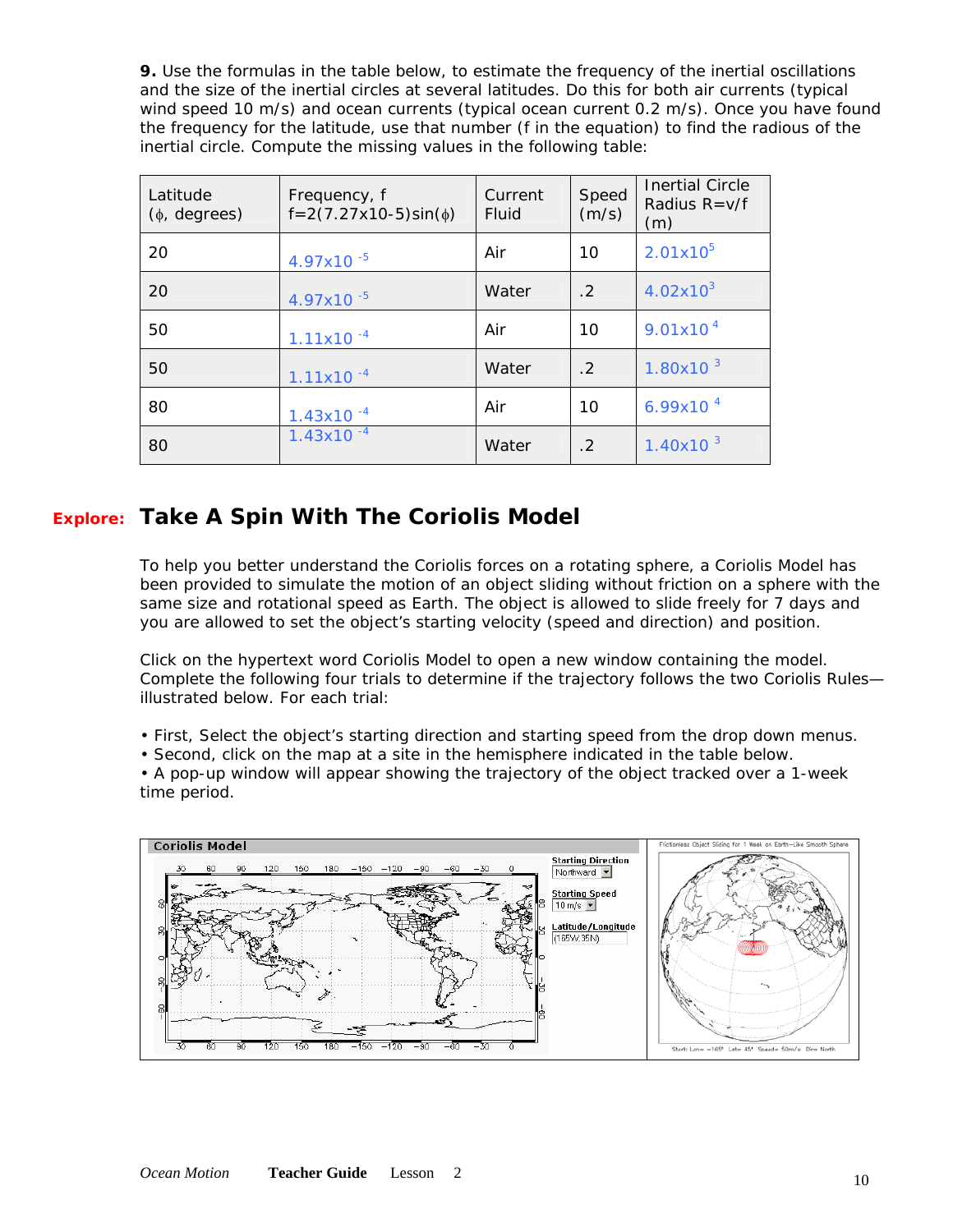**10.** Next, use the following table to make your model settings. Click the map over the ocean at the correct starting latitude and decide if the trajectory follows our curvature rules for the Northern and Southern Hemispheres. Put your answer in the table below.

|              | <b>Coriolis Model Initial Settings</b>     |                                     |                             |                                              | Your Analysis of the Trajectory                 |
|--------------|--------------------------------------------|-------------------------------------|-----------------------------|----------------------------------------------|-------------------------------------------------|
| <b>Trial</b> | <b>Starting</b><br><b>Speed</b><br>(m/sec) | <b>Starting</b><br><b>Direction</b> | <b>Starting</b><br>Latitude | Trajectory<br><b>Follows</b><br><b>Rules</b> | <b>Direction</b><br>Trajectory<br><b>Curves</b> |
|              |                                            |                                     | $+30^\circ$                 |                                              |                                                 |
| 1            | 50                                         | <b>North</b>                        | <b>Northern</b>             | Yes                                          | <b>Right</b>                                    |
|              |                                            |                                     | Hemisphere                  |                                              |                                                 |
|              |                                            |                                     | $-30^\circ$                 |                                              |                                                 |
| 2            | 50                                         | <b>North</b>                        | Southern                    | Yes                                          | Left                                            |
|              |                                            |                                     | Hemisphere                  |                                              |                                                 |
|              |                                            |                                     | $+30^\circ$                 |                                              |                                                 |
| 3            | 50                                         | East                                | <b>Northern</b>             | Yes                                          | <b>Right</b>                                    |
|              |                                            |                                     | Hemisphere                  |                                              |                                                 |
|              |                                            |                                     | $-30^\circ$                 |                                              |                                                 |
| 4            | 50                                         | West                                | Southern                    | Yes                                          | Left                                            |
|              |                                            |                                     | Hemisphere                  |                                              |                                                 |



**11.** The Equator is the dividing line for the two rules that apply to moving objects. What might happen if an object is launched in either hemisphere but crosses over the equator during its trajectory?

**12.** To test your understanding, make a prediction of what will happen to an object when it is launched in the manner specified in each row of the following table. Check your predictions using the Coriolis Accelerated Motion [visualizer.](http://www.oceanmotion.org/html/resources/coriolis.htm)

|   | <b>Trial Starting</b><br><b>Speed</b><br>(m/sec) | <b>Starting</b><br><b>Direction</b> | <b>Starting</b><br>Location | <b>Predicted Trajectory</b><br>if object crosses Equator                                                                                                 | Does your<br>prediction agree<br>or disagree with<br>visualizer? |
|---|--------------------------------------------------|-------------------------------------|-----------------------------|----------------------------------------------------------------------------------------------------------------------------------------------------------|------------------------------------------------------------------|
| 5 | 50                                               | South                               | $15^{\circ}$ North          | The object is launched<br>towards the Equator. Above<br>the Equator it should curve<br>to the right. After it crosses<br>the Equator it will curve left. | Agrees                                                           |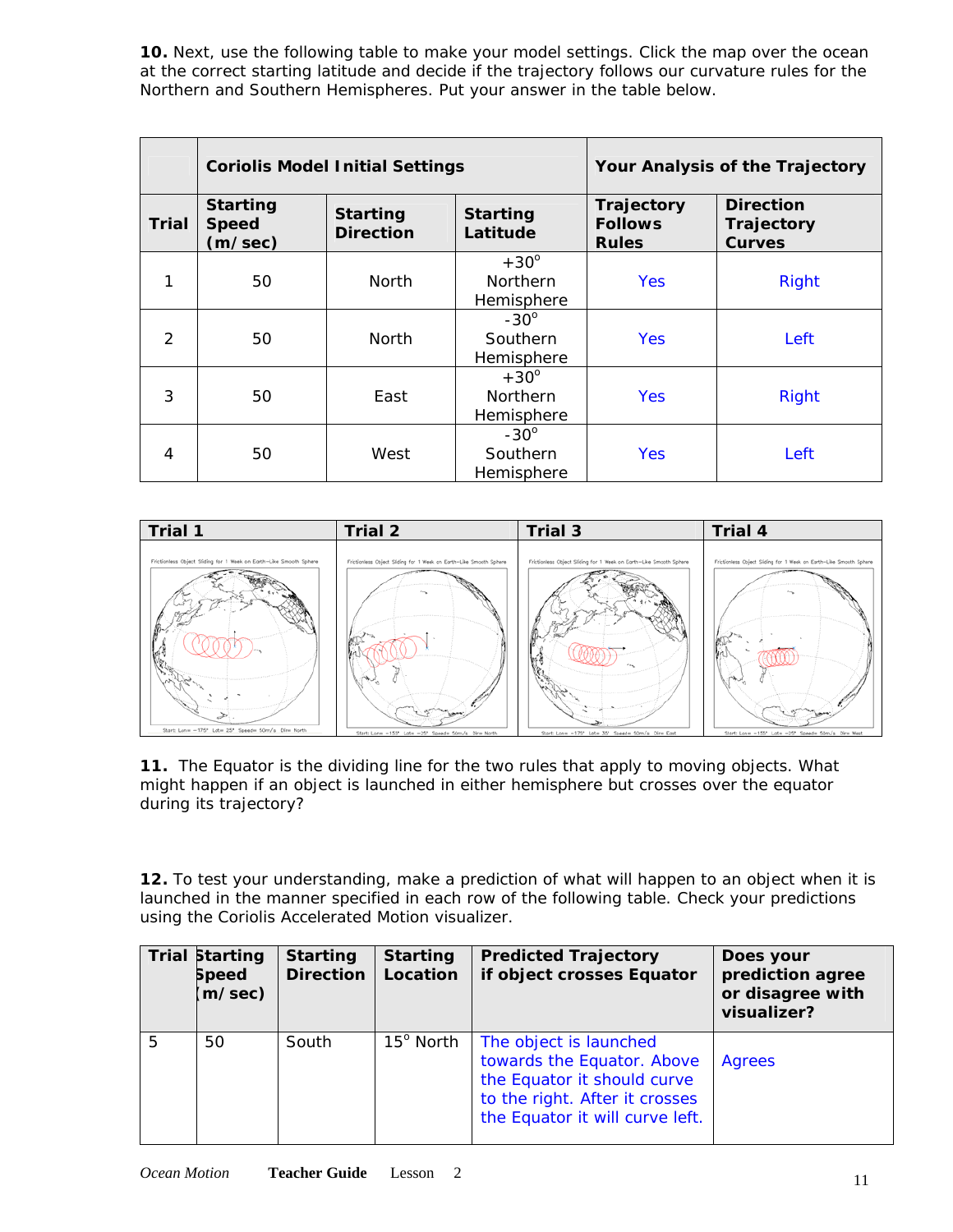|                | <b>Trial Starting</b><br><b>Speed</b><br>(m/sec) | <b>Starting</b><br><b>Direction</b> | <b>Starting</b><br>Location | <b>Predicted Trajectory</b><br>if object crosses Equator                                                                                                            | Does your<br>prediction agree<br>or disagree with<br>visualizer? |
|----------------|--------------------------------------------------|-------------------------------------|-----------------------------|---------------------------------------------------------------------------------------------------------------------------------------------------------------------|------------------------------------------------------------------|
| 6              | 50                                               | <b>North</b>                        | 15 <sup>o</sup><br>South    | The object is launched<br>towards the Equator. Below<br>the Equator it should curve<br>to the left. After it crosses<br>the Equator it will curve<br>right.         | Agrees                                                           |
| $\overline{7}$ | 50                                               | East                                | 15 <sup>°</sup> North       | The object is launched<br>eastward near the equator.<br>Above the Equator it should<br>curve to the right. After it<br>crosses the Equator it<br>should curve left. | <b>Agrees</b>                                                    |
| 8              | 50                                               | West                                | 15 <sup>o</sup><br>South    | The object is launched near<br>the Equator. Below the<br>Equator it should curve to<br>the left. After it crosses the<br>Equator it should curve<br>right.          | <b>Agrees</b>                                                    |



As discussed previously in this lesson, the trade winds are driven by heated, light air at the Equator rising up and drawing in cooler surface air slightly north and south of the Equator.

It should be clear from the trajectories in trial 5 and trial 6 that air rushing towards the Equator will curve towards the west whether the air comes from the north or south. This creates a pattern of easterly winds (winds blowing from the east) at the Equator. Note that the air masses from the north and south will collide at the Equator and that interaction will strengthen the equatorial wind pattern. The computer model you have been using models a sliding object freely moving over a smooth Earth-sized sphere with nothing blocking its path as it slides above or below the Equator. This is not the case for the air in the atmosphere. The air rushing to the Equator will be driven further in the westward direction by the converging air masses and will not significantly cross the Equator. The state of the Sloss, NewMedia Studio, Inc.

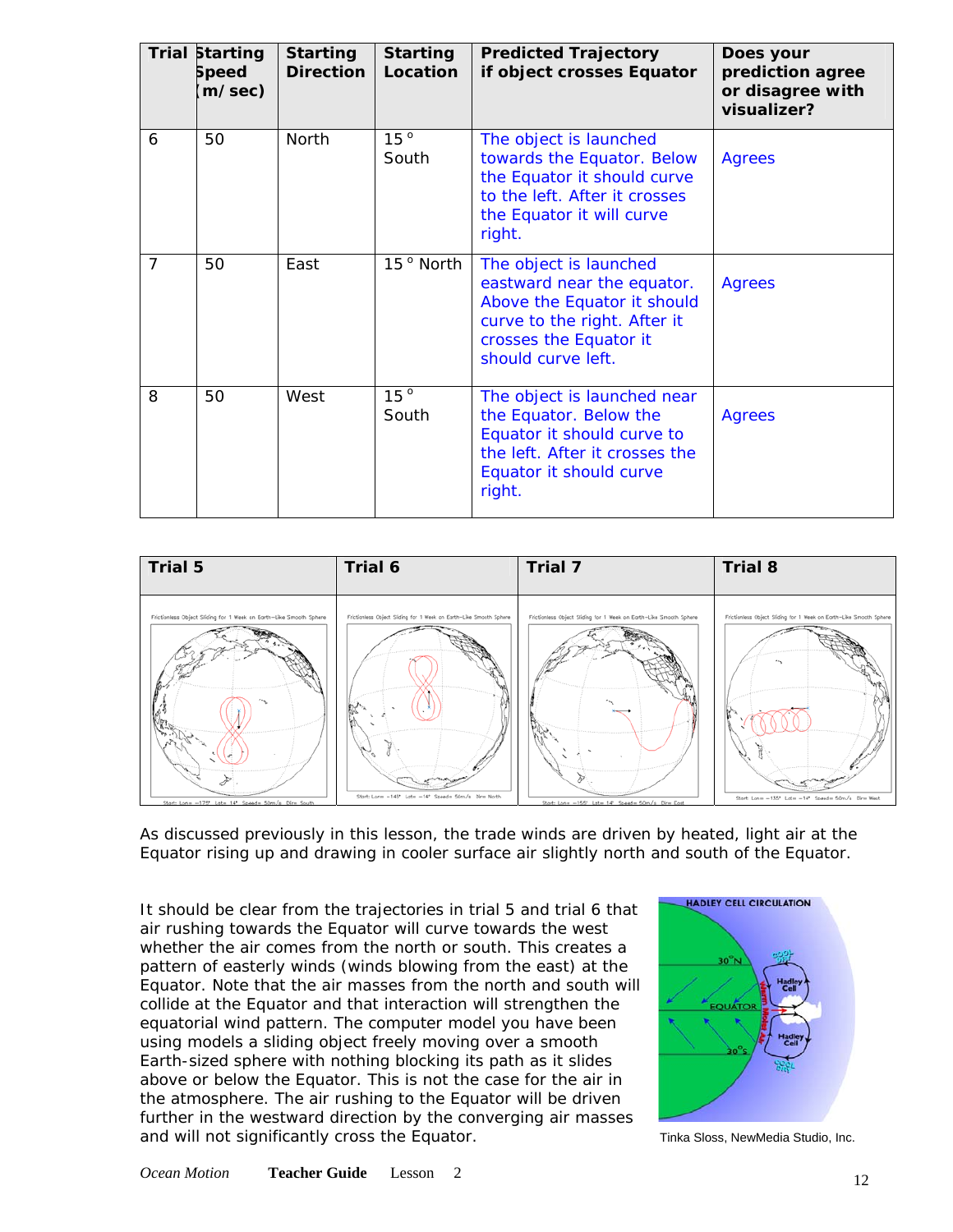**13.** Next, use the [Coriolis Model](http://www.oceanmotion.org/html/resources/coriolis.htm) to do a study of how the Coriolis force varies with latitude. You will use the computer model to launch objects at various latitudes. By observing the curvature of the trajectory, you can estimate the relative strength of the deflecting force: strongly deflecting forces result in small, tight circular paths, weakly deflecting forces result on large circular paths. As we have seen, these near-circular paths are called inertial circles and the frequency of rotation, f, and the speed, v, determine the radius of the circle:

Radius = 
$$
\frac{speed}{frequency} = \frac{v}{f}
$$

On a rotating planet, the frequency increases with latitude, φ:

$$
f = 2 \cdot (7.292x10^{-5}) \cdot \sin(\phi)
$$

These equations predict that, for constant speed, the radius of a moving object trajectory should decrease with latitude.

**14.** Fill in the following table and draw a conclusion about how the Coriolis force varies with latitude. Indicate your estimates of radius and force, use the subjective relative scale: small/weak, medium, or large/strong.

**Note:** The speed of the object is kept constant. In this case, the radius and acceleration are inversely proportional (large R gives a small A; small R gives a large A):

| <b>Starting</b><br><b>Position</b> | <b>Starting</b><br><b>Speed</b><br>(m/sec) | <b>Starting</b><br><b>Direction</b> | <b>Radius of Curvature</b><br>of Trajectory<br>(small, medium, large) | <b>Coriolis Force</b><br>(small, medium, large) |
|------------------------------------|--------------------------------------------|-------------------------------------|-----------------------------------------------------------------------|-------------------------------------------------|
| 85 N                               | 50                                         | East                                | <b>Small</b>                                                          | Large                                           |
| 45 N                               | 50                                         | East                                | <b>Medium</b>                                                         | <b>Medium</b>                                   |
| 15 N                               | 50                                         | East                                | Large                                                                 | <b>Small</b>                                    |
| 15S                                | 50                                         | East                                | Large                                                                 | <b>Small</b>                                    |
| 45 S                               | 50                                         | East                                | <b>Medium</b>                                                         | <b>Medium</b>                                   |
| 85 S                               | 50                                         | East                                | <b>Small</b>                                                          | Large                                           |

**15.** What do you conclude about the effect of latitude on the Coriolis acceleration? *The Coriolis force increases at higher latitudes.* 

#### **Elaborate: Coriolis Force and Travel**

*How does the Coriolis force impact travel on a rotating sphere?* 

Do airline pilots need to consider the Coriolis force when making their flight plan?

Do ship captions need to consider the Coriolis force when charting their course?